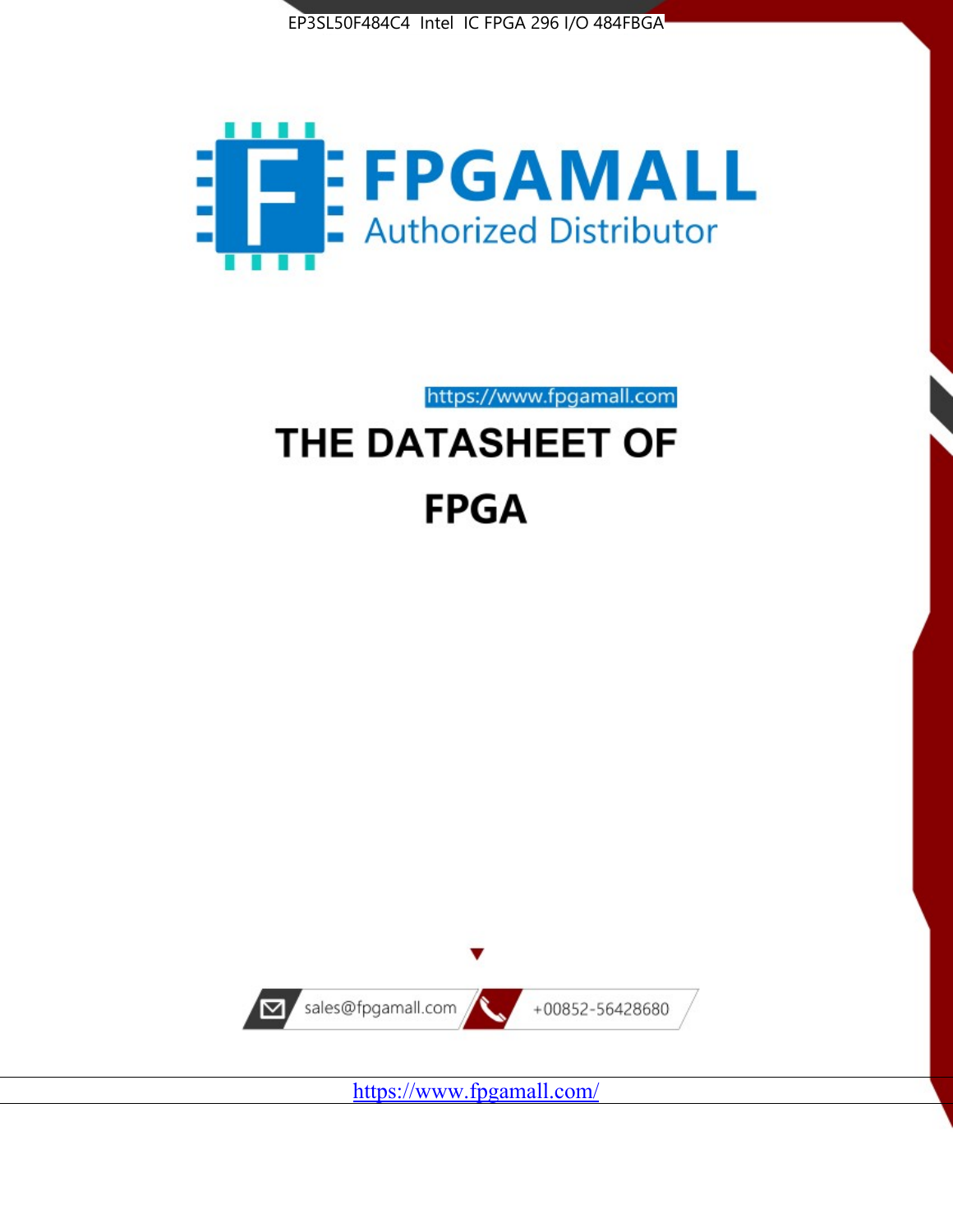EP3SL50F484C4 Intel IC FPGA 296 I/O 484FBGA



# **1. Stratix III Device Family Overview**

**SIII51001-1.8**

The Stratix® III family provides one of the most architecturally advanced, high-performance, low-power FPGAs in the marketplace.

Stratix III FPGAs lower power consumption through Altera's innovative Programmable Power Technology, which provides the ability to turn on the performance where needed and turn down the power consumption for blocks not in use. Selectable Core Voltage and the latest in silicon process optimizations are also employed to deliver the industry's lowest power, high-performance FPGAs.

Specifically designed for ease of use and rapid system integration, the Stratix III FPGA family offers two variants optimized to meet different application needs:

- The Stratix III *L* family provides balanced logic, memory, and multiplier ratios for mainstream applications.
- The Stratix III *E* family is memory- and multiplier-rich for data-centric applications.

Modular I/O banks with a common bank structure for vertical migration lend efficiency and flexibility to the high-speed I/O. Package and die enhancements with dynamic on-chip termination, output delay, and current strength control provide best-in-class signal integrity.

Based on a 1.1-V, 65-nm all-layer copper SRAM process, the Stratix III family is a programmable alternative to custom ASICs and programmable processors for high-performance logic, digital signal processing (DSP), and embedded designs.

Stratix III devices include optional configuration bit stream security through volatile or non-volatile 256-bit Advanced Encryption Standard (AES) encryption. Where ultra-high reliability is required, Stratix III devices include automatic error detection circuitry to detect data corruption by soft errors in the configuration random-access memory (CRAM) and user memory cells.

# **Features Summary**

Stratix III devices offer the following features:

- 48,000 to 338,000 equivalent logic elements (LEs) (refer to Table 1–1)
- 2,430 to 20,497 Kbits of enhanced TriMatrix memory consisting of three RAM block sizes to implement true dual-port memory and FIFO buffers
- High-speed DSP blocks provide dedicated implementation of 9×9, 12×12, 18×18, and 36×36 multipliers (at up to 550 MHz), multiply-accumulate functions, and finite impulse response (FIR) filters
- I/O:GND:PWR ratio of 8:1:1 along with on-die and on-package decoupling for robust signal integrity
- Programmable Power Technology, which minimizes power while maximizing device performance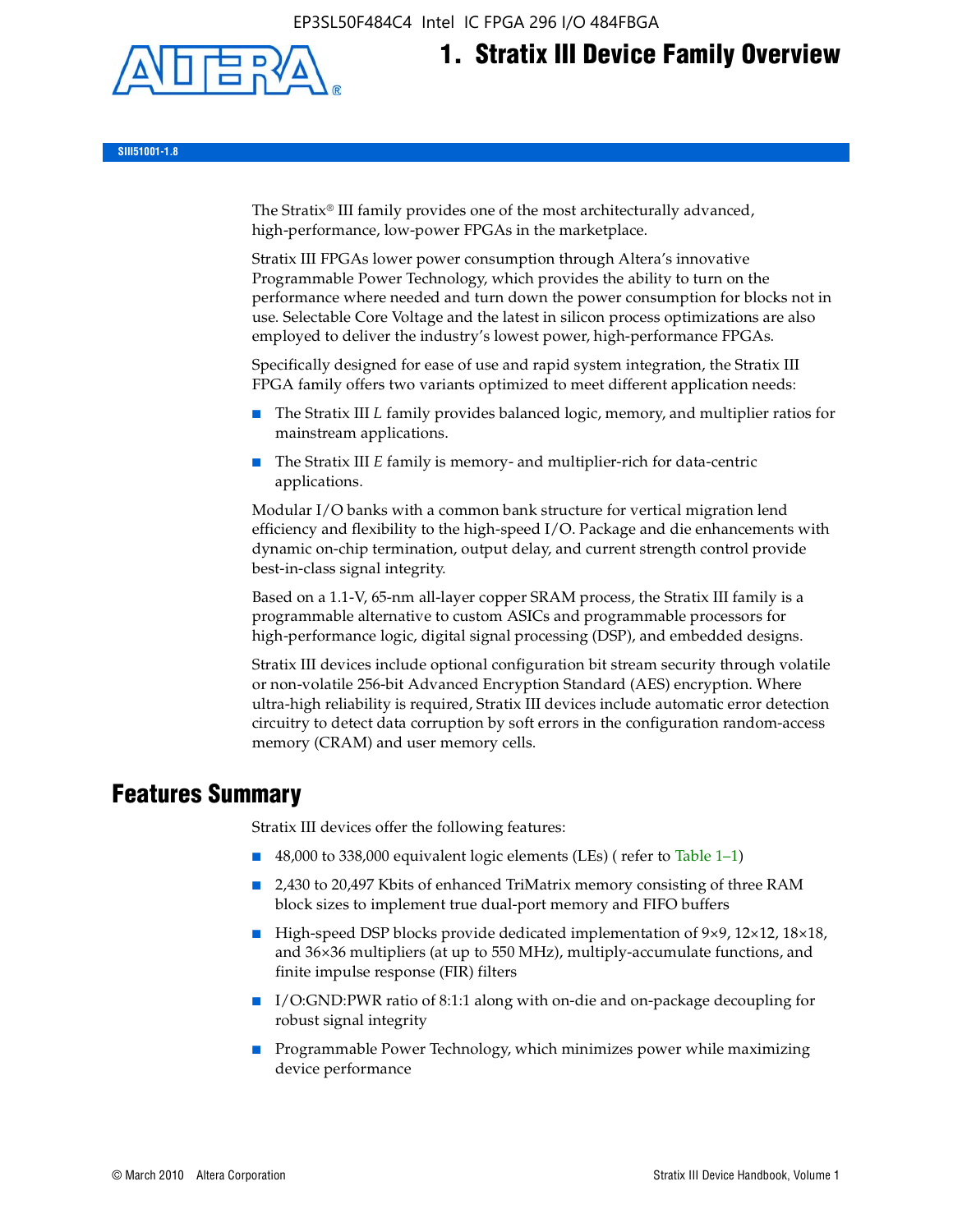- Selectable Core Voltage, available in low-voltage devices (L ordering code suffix), enables selection of lowest power or highest performance operation
- Up to 16 global clocks, 88 regional clocks, and 116 peripheral clocks per device
- Up to 12 phase-locked loops (PLLs) per device that support PLL reconfiguration, clock switchover, programmable bandwidth, clock synthesis, and dynamic phase shifting
- Memory interface support with dedicated DQS logic on all I/O banks
- Support for high-speed external memory interfaces including DDR, DDR2, DDR3 SDRAM, RLDRAM II, QDR II, and QDR II+ SRAM on up to 24 modular I/O banks
- Up to 1,104 user I/O pins arranged in 24 modular I/O banks that support a wide range of industry I/O standards
- Dynamic On-Chip Termination (OCT) with auto calibration support on all  $I/O$ banks
- High-speed differential I/O support with serializer/deserializer (SERDES) and dynamic phase alignment (DPA) circuitry for 1.6 Gbps performance
- Support for high-speed networking and communications bus standards including SPI-4.2, SFI-4, SGMII, Utopia IV, 10 Gigabit Ethernet XSBI, Rapid I/O, and NPSI
- The only high-density, high-performance FPGA with support for 256-bit AES volatile and non-volatile security key to protect designs
- Robust on-chip hot socketing and power sequencing support
- Integrated cyclical redundancy check (CRC) for configuration memory error detection with critical error determination for high availability systems support
- Built-in error correction coding (ECC) circuitry to detect and correct data errors in M144K TriMatrix memory blocks
- Nios<sup>®</sup> II embedded processor support
- Support for multiple intellectual property megafunctions from Altera® MegaCore® functions and Altera Megafunction Partners Program (AMPPSM)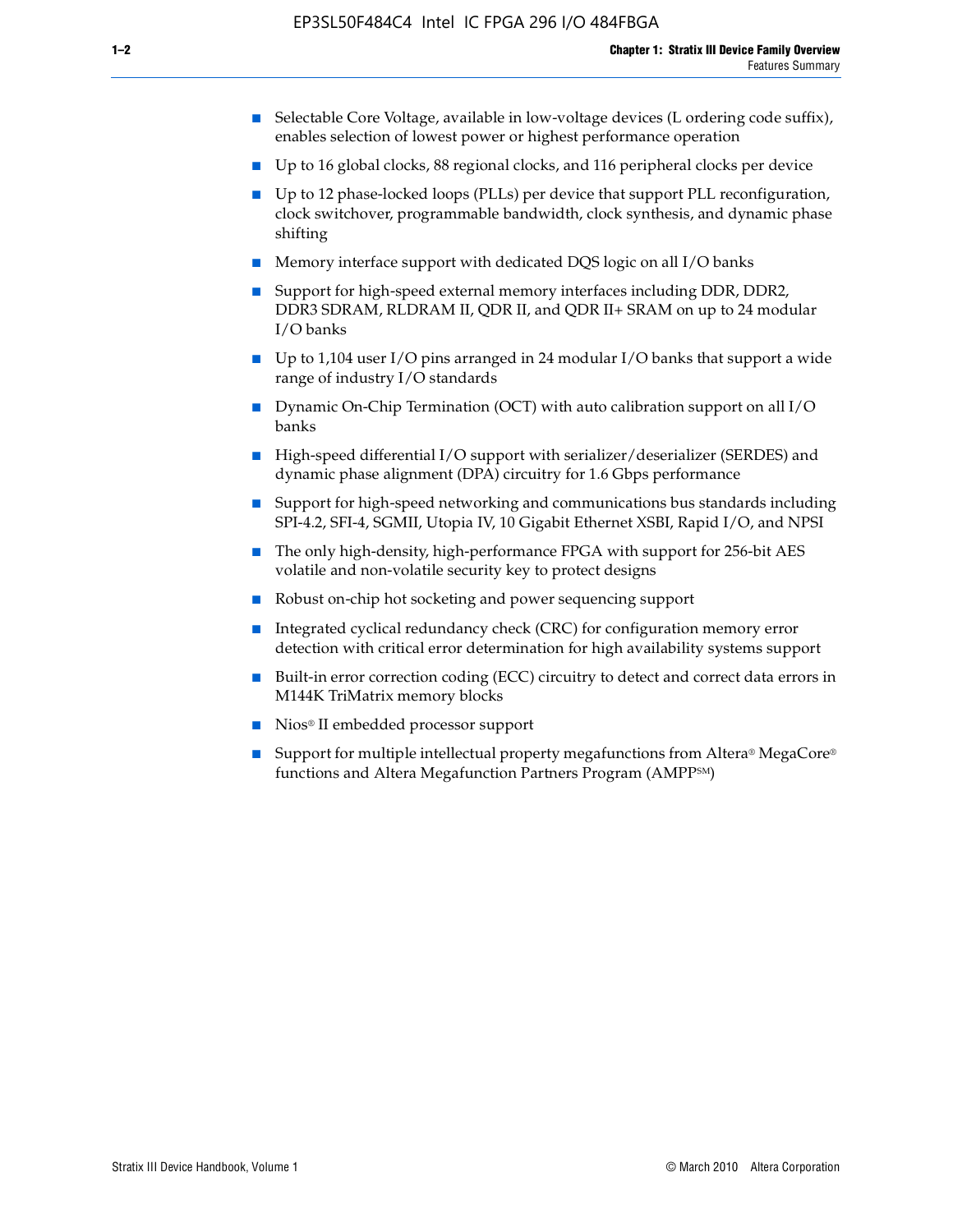#### Table 1–1 lists the Stratix III FPGA family features.

|                           | Device/<br><b>Feature</b> | <b>ALMs</b> | LEs    | M9K<br><b>Blocks</b> | <b>M144K</b><br><b>Blocks</b> | <b>MLAB</b><br><b>Blocks</b> | <b>Total</b><br><b>Embedded</b><br><b>RAM Kbits</b> | <b>MLAB</b><br><b>RAM</b><br><b>Kbits</b><br>(1) | <b>Total</b><br><b>RAM</b><br>Kbits $(2)$ | $18\times18$ -bit<br><b>Multipliers</b><br>(FIR Mode) | <b>PLL</b><br>(3, |
|---------------------------|---------------------------|-------------|--------|----------------------|-------------------------------|------------------------------|-----------------------------------------------------|--------------------------------------------------|-------------------------------------------|-------------------------------------------------------|-------------------|
|                           | EP3SL50                   | 19K         | 47.5K  | 108                  | 6                             | 950                          | 1,836                                               | 297                                              | 2,133                                     | 216                                                   | 4                 |
|                           | EP3SL70                   | 27K         | 67.5K  | 150                  | 6                             | 1,350                        | 2,214                                               | 422                                              | 2,636                                     | 288                                                   | 4                 |
| <b>Stratix III</b>        | EP3SL110                  | 43K         | 107.5K | 275                  | 12                            | 2,150                        | 4,203                                               | 672                                              | 4,875                                     | 288                                                   | 8                 |
| Logic<br>Family           | EP3SL150                  | 57K         | 142.5K | 355                  | 16                            | 2,850                        | 5.499                                               | 891                                              | 6,390                                     | 384                                                   | 8                 |
|                           | EP3SL200                  | 80K         | 200K   | 468                  | 36                            | 4,000                        | 9,396                                               | 1,250                                            | 10,646                                    | 576                                                   | 12                |
|                           | EP3SL340                  | 135K        | 337.5K | 1,040                | 48                            | 6,750                        | 16,272                                              | 2,109                                            | 18,381                                    | 576                                                   | 12                |
|                           | EP3SE50                   | 19K         | 47.5K  | 400                  | 12                            | 950                          | 5,328                                               | 297                                              | 5,625                                     | 384                                                   | 4                 |
| <b>Stratix III</b>        | EP3SE80                   | 32K         | 80K    | 495                  | 12                            | 1,600                        | 6,183                                               | 500                                              | 6,683                                     | 672                                                   | 8                 |
| <b>Enhanced</b><br>Family | EP3SE110                  | 43K         | 107.5K | 639                  | 16                            | 2,150                        | 8.055                                               | 672                                              | 8,727                                     | 896                                                   | 8                 |
|                           | EP3SE260                  | 102K        | 255K   | 864                  | 48                            | 5,100                        | 14,688                                              | 1,594                                            | 16,282                                    | 768                                                   | 12                |

**Table 1–1.** FPGA Family Features for Stratix III Devices

**Notes to Table 1–1:**

(1) MLAB ROM mode supports twice the number of MLAB RAM Kbits.

(2) For total ROM Kbits, use this equation to calculate: Total ROM Kbits = Total Embedded RAM Kbits +  $[(# of MLAB blocks × 640)/1024]$ 

(3) The availability of the PLLs shown in this column is based on the device with the largest package. Refer to the *[Clock Networks and PLLs in Stratix](http://www.altera.com/literature/hb/stx3/stx3_siii51006.pdf)  [III Devices](http://www.altera.com/literature/hb/stx3/stx3_siii51006.pdf)* chapter in volume 1 of the *Stratix III Device Handbook* for the availability of the PLLs for each device.

> The Stratix III logic family (*L*) offers balanced logic, memory, and multipliers to address a wide range of applications, while the enhanced family (*E*) offers more memory and multipliers per logic and is ideal for wireless, medical imaging, and military applications.

Stratix III devices are available in space-saving FineLine BGA (FBGA) packages (refer to Table 1–2 and Table 1–3).

**PLLs**  *(3)*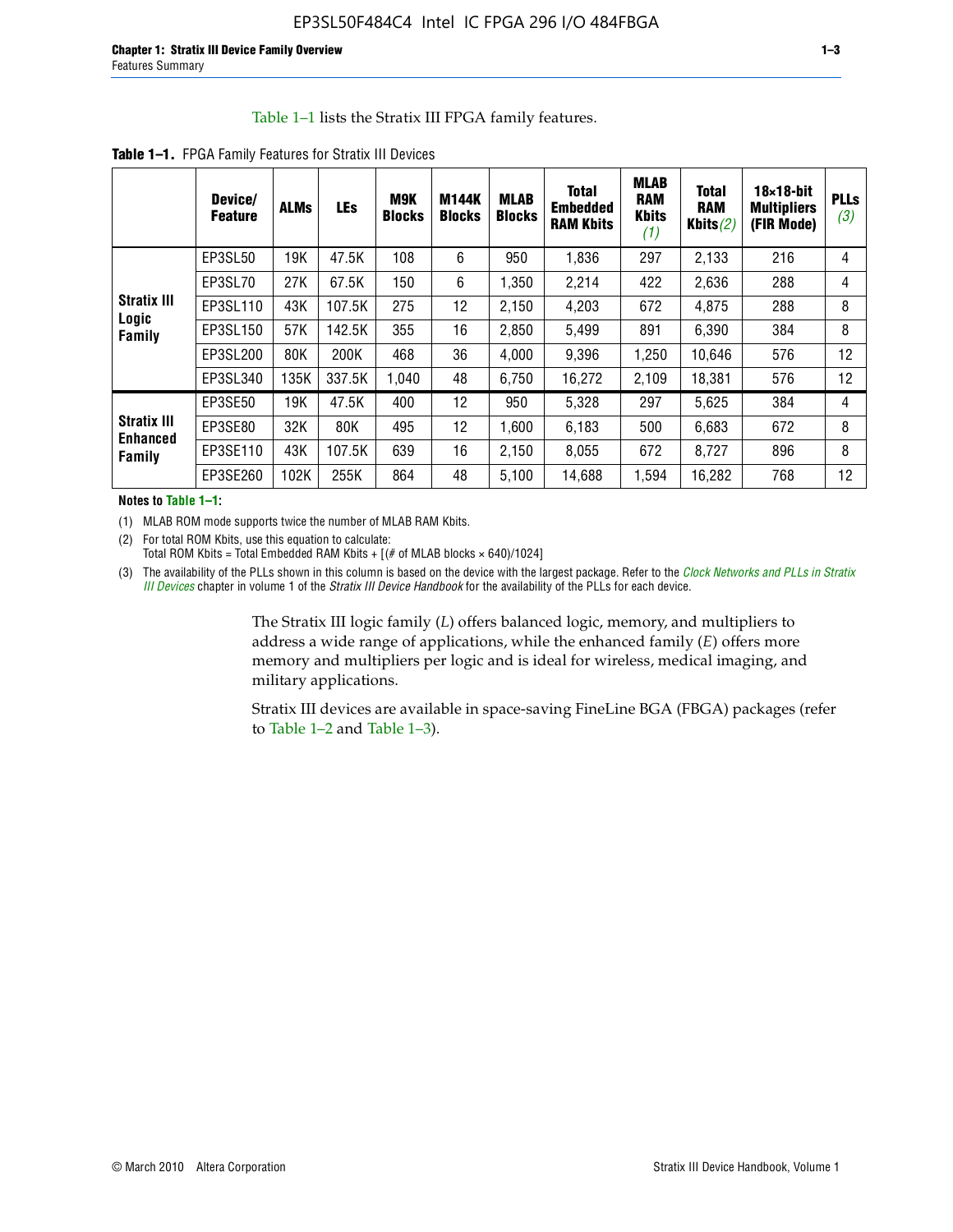Table 1–2 lists the Stratix III FPGA package options and I/O pin counts.

| <b>Device</b>  | 484-Pin<br><b>FineLine</b><br>BGA(2) | <b>780-Pin</b><br><b>FineLine</b><br>BGA(2) | 1152-Pin<br><b>FineLine</b><br>BGA(2) | <b>1517-Pin</b><br><b>FineLine BGA</b><br>(3) | <b>1760-Pin</b><br><b>FineLine BGA</b><br>(3) |
|----------------|--------------------------------------|---------------------------------------------|---------------------------------------|-----------------------------------------------|-----------------------------------------------|
| EP3SL50        | 296                                  | 488                                         |                                       |                                               |                                               |
| EP3SL70        | 296                                  | 488                                         |                                       |                                               |                                               |
| EP3SL110       |                                      | 488                                         | 744                                   |                                               |                                               |
| EP3SL150       |                                      | 488                                         | 744                                   |                                               |                                               |
| EP3SL200       |                                      | 488 $(5)$                                   | 744                                   | 976                                           |                                               |
| EP3SL340       |                                      |                                             | 744(4)                                | 976                                           | 1,120                                         |
| <b>EP3SE50</b> | 296                                  | 488                                         |                                       |                                               |                                               |
| EP3SE80        |                                      | 488                                         | 744                                   |                                               |                                               |
| EP3SE110       |                                      | 488                                         | 744                                   |                                               |                                               |
| EP3SE260       |                                      | 488(5)                                      | 744                                   | 976                                           |                                               |

**Table 1–2.** Package Options and I/O Pin Counts *(Note 1)*

**Notes to Table 1–2:**

(1) The arrows indicate vertical migration.

- (2) All I/O pin counts include eight dedicated clock inputs (CLK1p, CLK1n, CLK3p, CLK3n, CLK8p, CLK8n, CLK10p, and CLK10n) that can be used for data inputs.
- (3) All I/O pin counts include eight dedicated clock inputs (CLK1p, CLK1n, CLK3p, CLK3n, CLK8p, CLK8n, CLK10p, and CLK10n) and eight dedicated corner PLL clock inputs (PLL\_L1\_CLKp, PLL\_L1\_CLKn, PLL\_L4\_CLKp, PLL\_L4\_CLKn, PLL\_R4\_CLKp, PLL\_R4\_CLKn, PLL\_R1\_CLKp, and PLL\_R1\_CLKn) that can be used for data inputs.
- (4) The EP3SL340 FPGA is offered only in the H1152 package, but not offered in the F1152 package.
- (5) The EP3SE260 and EP3SL200 FPGAs are offered only in the H780 package, but not offered in the F780 package.

All Stratix III devices support vertical migration within the same package (for example, you can migrate between the EP3SL50 and EP3SL70 devices in the 780-pin FineLine BGA package). Vertical migration allows you to migrate to devices whose dedicated pins, configuration pins, and power pins are the same for a given package across device densities.

To ensure that a board layout supports migratable densities within one package offering, enable the applicable vertical migration path within the Quartus® II software. On the Assignments menu, point to **Device** and click **Migration Devices**. You can migrate from the *L* family to the *E* family without increasing the number of LEs available. This minimizes the cost of vertical migration.

Table 1–3 lists the Stratix III FineLine BGA (FBGA) package sizes.

|  | <b>Table 1-3.</b> FineLine BGA Package Sizes |  |
|--|----------------------------------------------|--|
|--|----------------------------------------------|--|

| <b>Dimension</b>     | <b>484 Pin</b> | 780 Pin | <b>1152 Pin</b> | <b>1517 Pin</b> | <b>1760 Pin</b> |
|----------------------|----------------|---------|-----------------|-----------------|-----------------|
| Pitch (mm)           | 1.00           | 1.00    | 1.00            | 1.00            | 1.00            |
| Area $(mm^2)$        | 529            | 841     | 1.225           | 1.600           | 1.849           |
| Length/Width (mm/mm) | 23/23          | 29/29   | 35/35           | 40/40           | 43/43           |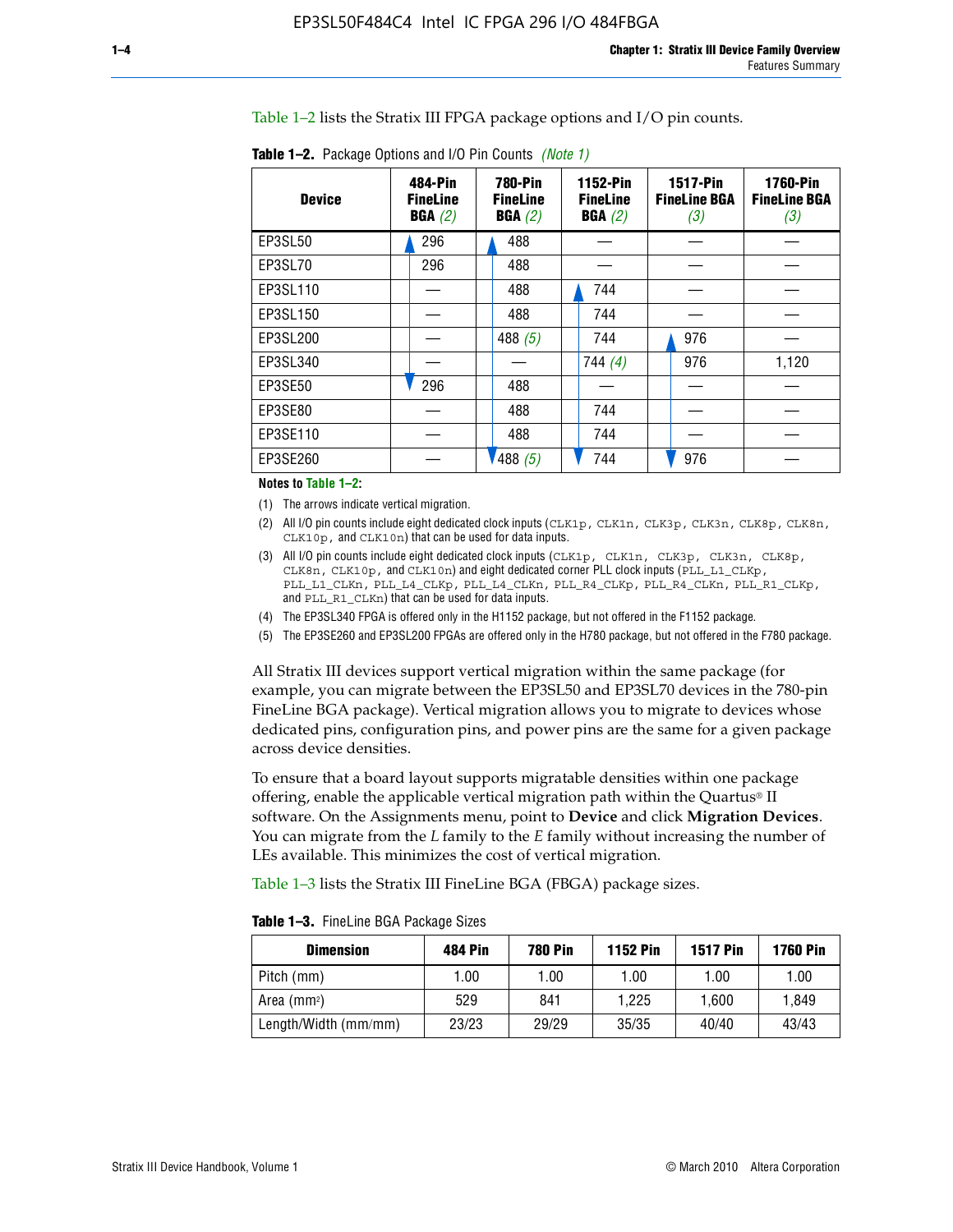Table 1–4 lists the Stratix III Hybrid FineLine BGA (HBGA) package sizes.

**Table 1–4.** Hybrid FineLine BGA Package Sizes

| <b>Dimension</b>     | <b>780 Pin</b> | <b>1152 Pin</b> |
|----------------------|----------------|-----------------|
| Pitch (mm)           | 1.00           | 1.00            |
| Area $(mm^2)$        | 1.089          | 1.600           |
| Length/Width (mm/mm) | 33/33          | 40/40           |

Stratix III devices are available in up to three speed grades: –2, –3, and –4, with –2 being the fastest. Stratix III devices are offered in both commercial and industrial temperature range ratings with leaded and lead-free packages. Selectable Core Voltage is available in specially marked low-voltage devices (*L* ordering code suffix).

Table 1–5 lists the Stratix III device speed grades.

Table 1-5. Speed Grades for Stratix III Devices (Part 1 of 2)

| <b>Device</b> | <b>Temperature</b><br>Grade | 484 - Pin<br><b>FineLine</b><br><b>BGA</b> | <b>780-Pin</b><br><b>FineLine</b><br><b>BGA</b> | <b>780-Pin</b><br><b>Hybrid</b><br><b>FineLine</b><br><b>BGA</b> | 1152-Pin<br><b>FineLine</b><br><b>BGA</b> | 1152-Pin<br><b>Hybrid</b><br><b>FineLine</b><br><b>BGA</b> | 1517-Pin<br><b>FineLine</b><br><b>BGA</b> | <b>1760-Pin</b><br><b>FineLine</b><br><b>BGA</b> |
|---------------|-----------------------------|--------------------------------------------|-------------------------------------------------|------------------------------------------------------------------|-------------------------------------------|------------------------------------------------------------|-------------------------------------------|--------------------------------------------------|
| EP3SL50       | Commercial                  | $-2, -3, -4,$<br>$-4L$                     | $-2, -3, -4,$<br>$-4L$                          |                                                                  |                                           |                                                            |                                           |                                                  |
|               | Industrial                  | $-3, -4, -4L$                              | $-3, -4, -4L$                                   | $\overline{\phantom{0}}$                                         | $\equiv$                                  | $\overline{\phantom{0}}$                                   |                                           | $\overline{\phantom{0}}$                         |
| EP3SL70       | Commercial                  | $-2, -3, -4,$<br>$-4L$                     | $-2, -3, -4,$<br>$-41$                          |                                                                  |                                           |                                                            |                                           |                                                  |
|               | Industrial                  | $-3, -4, -4L$                              | $-3, -4, -4L$                                   | $\overbrace{\phantom{1232211}}$                                  |                                           | $\overline{\phantom{0}}$                                   | $\overline{\phantom{0}}$                  | $\overline{\phantom{0}}$                         |
| EP3SL110      | Commercial                  |                                            | $-2, -3, -4,$<br>$-4L$                          |                                                                  | $-2, -3, -4,$<br>$-4L$                    |                                                            |                                           |                                                  |
|               | Industrial                  | $\equiv$                                   | $-3, -4, -4L$                                   | $\frac{1}{1}$                                                    | $-3, -4, -4L$                             | $\frac{1}{2}$                                              |                                           | $\overline{\phantom{0}}$                         |
| EP3SL150      | Commercial                  |                                            | $-2, -3, -4,$<br>$-41$                          |                                                                  | $-2, -3, -4,$<br>$-41$                    |                                                            |                                           |                                                  |
|               | Industrial                  | $\overline{\phantom{m}}$                   | $-3, -4, -4L$                                   | $\equiv$                                                         | $-3, -4, -4L$                             | $\overline{\phantom{0}}$                                   | $\overline{\phantom{0}}$                  | $\overbrace{\phantom{12322111}}$                 |
| EP3SL200      | Commercial                  |                                            |                                                 | $-2, -3, -4,$<br>$-4L$                                           | $-2, -3, -4,$<br>$-4L$                    |                                                            | $-2,-3,-4,$<br>$-4L$                      |                                                  |
|               | Industrial (1)              | $\equiv$                                   | $\equiv$                                        | $-3, -4, -4L$                                                    | $-3, -4, -4L$                             | $\equiv$                                                   | $-3, -4, -4L$                             | $\equiv$                                         |
| EP3SL340      | Commercial                  |                                            | $\equiv$                                        |                                                                  | $\overline{\phantom{m}}$                  |                                                            | $-2, -3, -4$ $-2, -3, -4$                 | $-2, -3, -4$                                     |
|               | Industrial (1)              |                                            | $\equiv$                                        | $\qquad \qquad -$                                                | $\overline{\phantom{0}}$                  |                                                            | $-3, -4, -4$ $-3, -4, -4$                 | $-3, -4, -4L$                                    |
| EP3SE50       | Commercial                  | $-2, -3, -4,$<br>$-4L$                     | $-2, -3, -4,$<br>$-4L$                          |                                                                  |                                           |                                                            |                                           |                                                  |
|               | Industrial                  | $-3, -4, -4L$                              | $-3, -4, -4L$                                   |                                                                  | $\overline{\phantom{0}}$                  |                                                            | $\overline{\phantom{0}}$                  | $\overline{\phantom{0}}$                         |
| EP3SE80       | Commercial                  |                                            | $-2, -3, -4,$<br>$-41$                          |                                                                  | $-2, -3, -4,$<br>$-4L$                    |                                                            |                                           |                                                  |
|               | Industrial                  | $\overline{\phantom{m}}$                   | $-3, -4, -4L$                                   |                                                                  | $-3, -4, -4L$                             |                                                            | $\equiv$                                  |                                                  |
| EP3SE110      | Commercial                  |                                            | $-2, -3, -4,$<br>$-4L$                          |                                                                  | $-2, -3, -4,$<br>$-4L$                    |                                                            |                                           |                                                  |
|               | Industrial                  |                                            | $-3, -4, -4L$                                   | $\equiv$                                                         | $-3, -4, -4L$                             |                                                            |                                           |                                                  |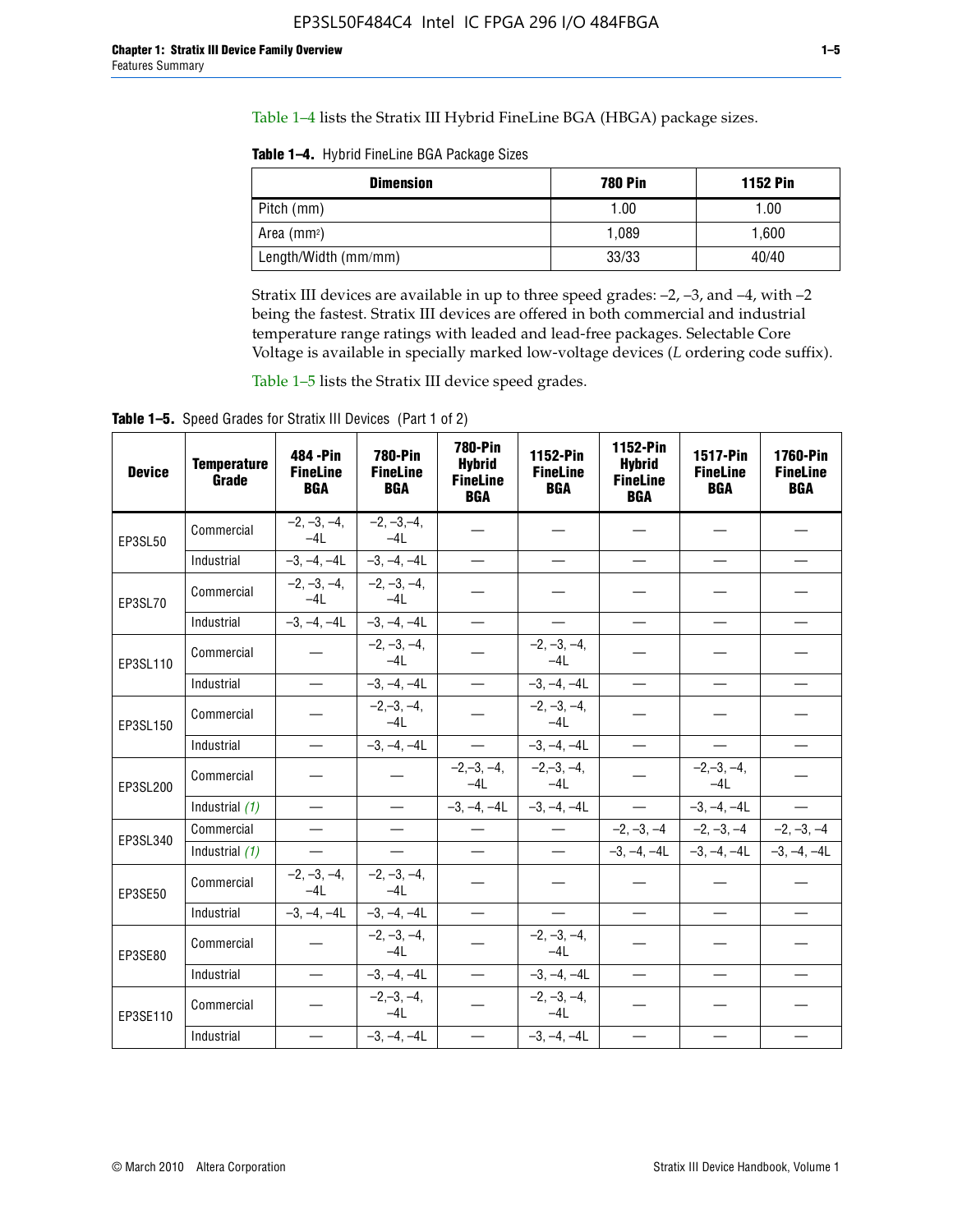| <b>Device</b> | Temperature<br>Grade | 484 - Pin<br><b>FineLine</b><br><b>BGA</b> | <b>780-Pin</b><br><b>FineLine</b><br><b>BGA</b> | <b>780-Pin</b><br><b>Hybrid</b><br><b>FineLine</b><br><b>BGA</b> | <b>1152-Pin</b><br><b>FineLine</b><br><b>BGA</b> | <b>1152-Pin</b><br><b>Hybrid</b><br><b>FineLine</b><br><b>BGA</b> | <b>1517-Pin</b><br><b>FineLine</b><br><b>BGA</b> | <b>1760-Pin</b><br><b>FineLine</b><br><b>BGA</b> |
|---------------|----------------------|--------------------------------------------|-------------------------------------------------|------------------------------------------------------------------|--------------------------------------------------|-------------------------------------------------------------------|--------------------------------------------------|--------------------------------------------------|
| EP3SE260      | Commercial           |                                            |                                                 | $-2, -3, -4,$<br>$-4L$                                           | $-2, -3, -4,$<br>$-4L$                           |                                                                   | $-2, -3, -4,$<br>$-4L$                           |                                                  |
|               | Industrial $(1)$     |                                            |                                                 | $-3, -4, -4L$                                                    | $-3, -4, -4L$                                    |                                                                   | $-3, -4, -4L$                                    |                                                  |

**Table 1–5.** Speed Grades for Stratix III Devices (Part 2 of 2)

**Note to Table 1–5:**

(1) For EP3SL340, EP3SL200, and EP3SE260 devices, the industrial junction temperature range for –4L is 0–100°C, regardless of supply voltage.

# **Architecture Features**

The following section describes the various features of the Stratix III family FPGAs.

### **Logic Array Blocks and Adaptive Logic Modules**

The Logic Array Block (LAB) is composed of basic building blocks known as Adaptive Logic Modules (ALMs) that can be configured to implement logic, arithmetic, and register functions. Each LAB consists of ten ALMs, carry chains, shared arithmetic chains, LAB control signals, local interconnect, and register chain connection lines. ALMs are part of a unique, innovative logic structure that delivers faster performance, minimizes area, and reduces power consumption. ALMs expand the traditional 4-input look-up table architecture to 7 inputs, increasing performance by reducing LEs, logic levels, and associated routing. In addition, ALMs maximize DSP performance with dedicated functionality to efficiently implement adder trees and other complex arithmetic functions. The Quartus II Compiler places associated logic in an LAB or adjacent LABs, allowing the use of local, shared arithmetic chain, and register chain connections for performance and area efficiency.

The Stratix III LAB has a new derivative called Memory LAB (or MLAB), which adds SRAM memory capability to the LAB. MLAB is a superset of the LAB and includes all LAB features. MLABs support a maximum of 320 bits of simple dual-port Static Random Access Memory (SRAM). Each ALM in an MLAB can be configured as a 16×2 block, resulting in a configuration of 16×20 simple dual port SRAM block. MLAB and LAB blocks always co-exist as pairs in all Stratix III families, allowing up to 50% of the logic (LABs) to be traded for memory (MLABs).



f For more information about LABs and ALMs, refer to the *[Logic Array Blocks and](http://www.altera.com/literature/hb/stx3/stx3_siii51002.pdf)  [Adaptive Logic Modules in Stratix III Devices](http://www.altera.com/literature/hb/stx3/stx3_siii51002.pdf)* chapter.



For more information about MLAB modes, features and design considerations, refer to the *[TriMatrix Embedded Memory Blocks in Stratix III Devices](http://www.altera.com/literature/hb/stx3/stx3_siii51004.pdf)* chapter.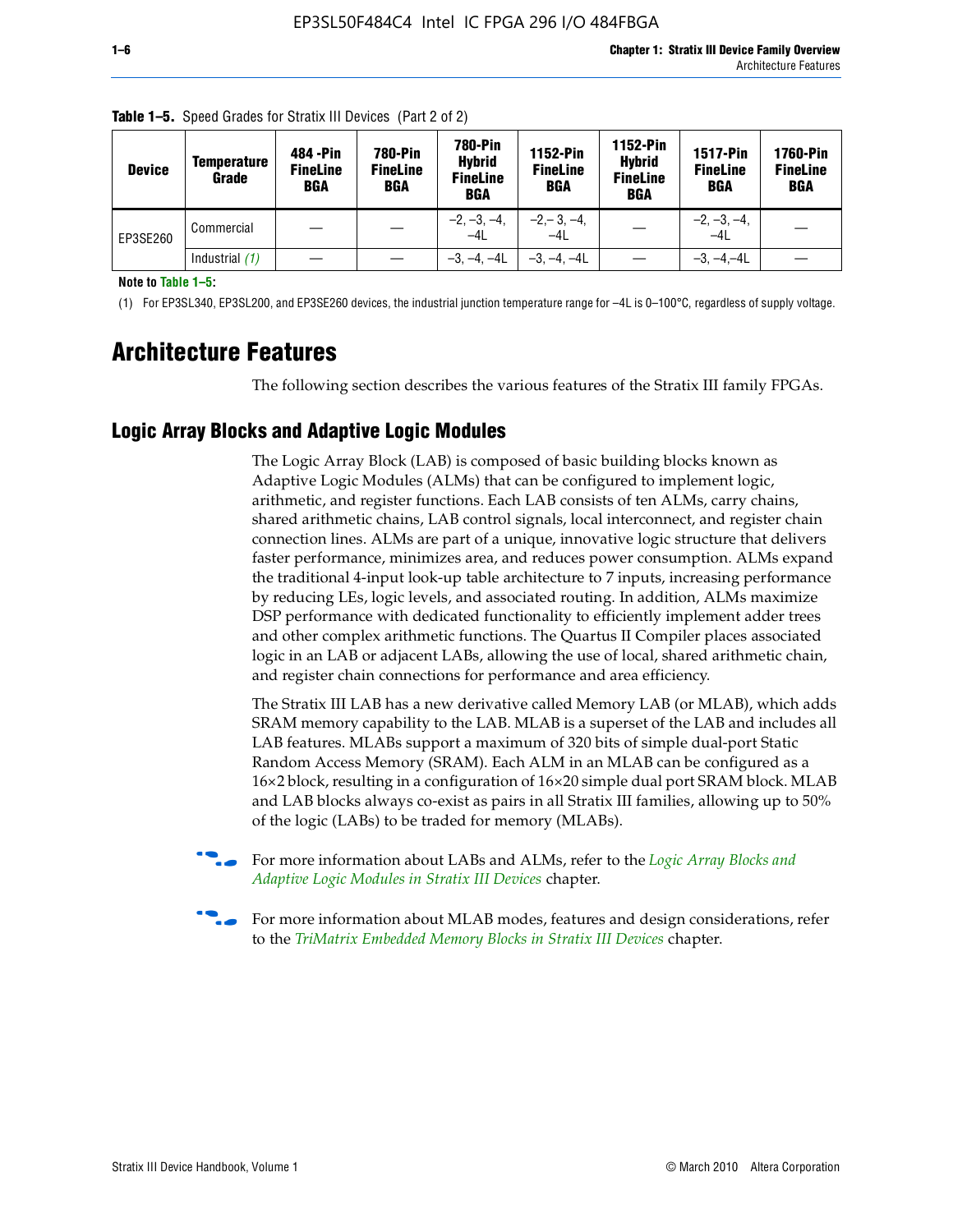#### **MultiTrack Interconnect**

In the Stratix III architecture, connections between ALMs, TriMatrix memory, DSP blocks, and device I/O pins are provided by the MultiTrack interconnect structure with DirectDrive technology. The MultiTrack interconnect consists of continuous, performance-optimized row and column interconnects that span fixed distances. A routing structure with fixed length resources for all devices allows predictable and repeatable performance when migrating through different device densities. The MultiTrack interconnect provides 1-hop connection to 34 adjacent LABs, 2-hop connections to 96 adjacent LABs and 3-hop connections to 160 adjacent LABs.

DirectDrive technology is a deterministic routing technology that ensures identical routing resource usage for any function regardless of placement in the device. The MultiTrack interconnect and DirectDrive technology simplify the integration stage of block-based designing by eliminating the reoptimization cycles that typically follow design changes and additions. The Quartus II Compiler also automatically places critical design paths on faster interconnects to improve design performance.

#### f For more information, refer to the *[MultiTrack Interconnect in Stratix III Devices](http://www.altera.com/literature/hb/stx3/stx3_siii51003.pdf)* chapter.

#### **TriMatrix Embedded Memory Blocks**

TriMatrix embedded memory blocks provide three different sizes of embedded SRAM to efficiently address the needs of Stratix III FPGA designs. TriMatrix memory includes the following blocks:

- 320-bit MLAB blocks optimized to implement filter delay lines, small FIFO buffers, and shift registers
- 9-Kbit M9K blocks that can be used for general purpose memory applications
- 144-Kbit M144K blocks that are ideal for processor code storage, packet and video frame buffering

Each embedded memory block can be independently configured to be a single- or dual-port RAM, ROM, or shift register via the Quartus II MegaWizard™ Plug-In Manager. Multiple blocks of the same type can also be stitched together to produce larger memories with minimal timing penalty. TriMatrix memory provides up to 16,272 Kbits of embedded SRAM at up to 600 MHz operation.

For more information about TriMatrix memory blocks, modes, features, and design considerations, refer to the *[TriMatrix Embedded Memory Blocks in Stratix III Devices](http://www.altera.com/literature/hb/stx3/stx3_siii51004.pdf)* chapter.

#### **DSP Blocks**

Stratix III devices have dedicated high-performance digital signal processing (DSP) blocks optimized for DSP applications requiring high data throughput. Stratix III devices provide you with the ability to implement various high-performance DSP functions easily. Complex systems such as WiMAX, 3GPP WCDMA, CDMA2000, voice over Internet Protocol (VoIP), H.264 video compression, and high-definition television (HDTV) require high-performance DSP blocks to process data. These system designs typically use DSP blocks to implement finite impulse response (FIR) filters, complex FIR filters, infinite impulse response (IIR) filters, fast Fourier transform (FFT) functions, and discrete cosine transform (DCT) functions.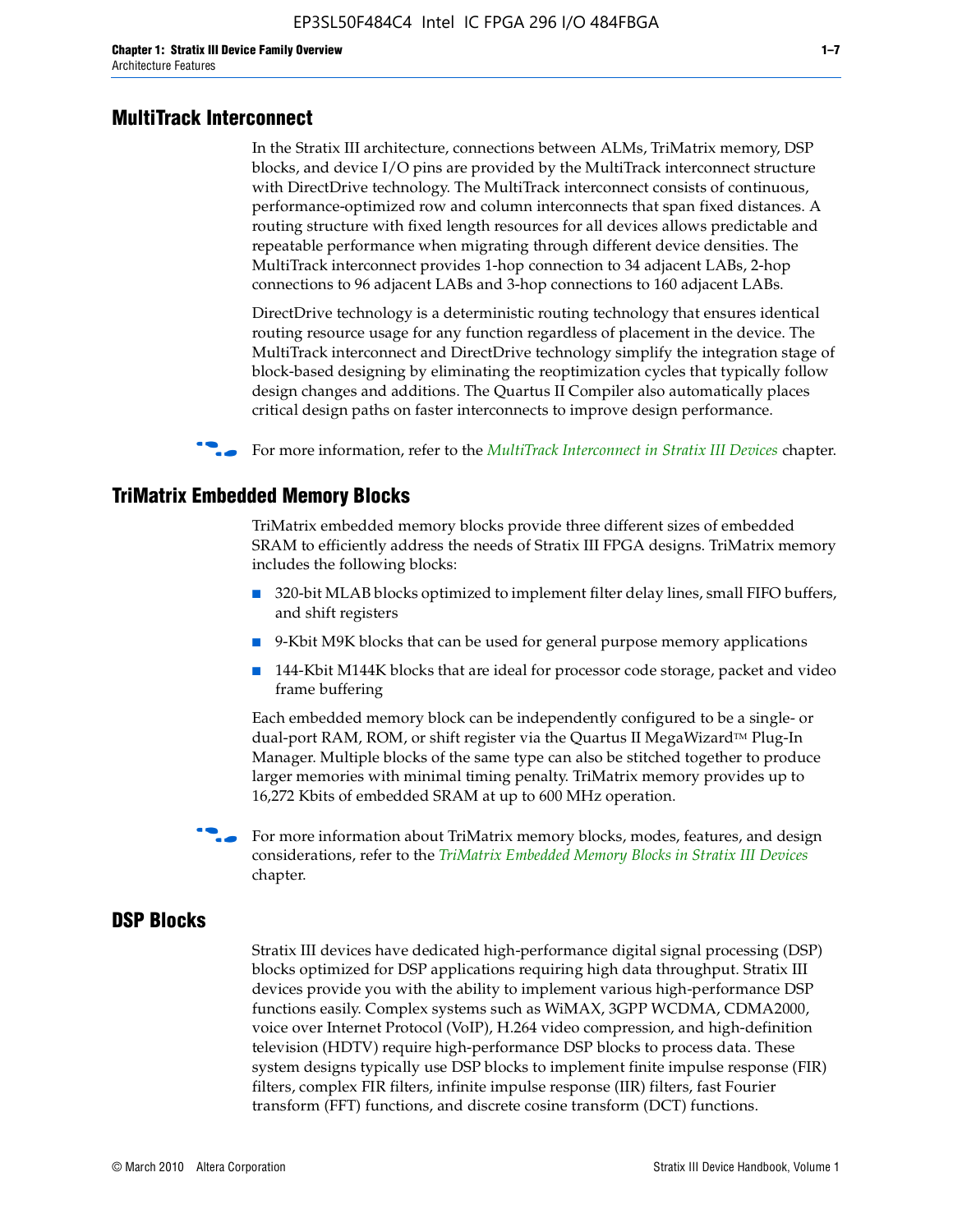Stratix III devices have up to 112 DSP blocks. The architectural highlights of the Stratix III DSP block are the following:

- High-performance, power optimized, fully pipelined multiplication operations
- Native support for 9-bit, 12-bit, 18-bit, and 36-bit word lengths
- Native support for 18-bit complex multiplications
- Efficient support for floating point arithmetic formats (24-bit for Single Precision and 53-bit for Double Precision)
- Signed and unsigned input support
- Built-in addition, subtraction, and accumulation units to efficiently combine multiplication results
- Cascading 18-bit input bus to form tap-delay lines
- Cascading 44-bit output bus to propagate output results from one block to the next block
- Rich and flexible arithmetic rounding and saturation units
- Efficient barrel shifter support
- Loopback capability to support adaptive filtering

DSP block multipliers can optionally feed an adder/subtractor or accumulator in the block depending on user configuration. This option saves ALM routing resources and increases performance, because all connections and blocks are inside the DSP block. Additionally, the DSP Block input registers can efficiently implement shift registers for FIR filter applications, and the Stratix III DSP blocks support rounding and saturation. The Quartus II software includes megafunctions that control the mode of operation of the DSP blocks based on user parameter settings.

f For more information, refer to the *[DSP Blocks in Stratix III Devices](http://www.altera.com/literature/hb/stx3/stx3_siii51005.pdf)* chapter.

#### **Clock Networks and PLLs**

Stratix III devices provide dedicated Global Clock Networks (GCLKs), Regional Clock Networks (RCLKs), and Periphery Clock Networks (PCLKs). These clocks are organized into a hierarchical clock structure that provides up to 104 unique clock domains (16 GCLK + 88 RCLK) within the Stratix III device and allows for up to 38 (16 GCLK + 22 RCLK) unique GCLK/RCLK clock sources per device quadrant.

Stratix III devices deliver abundant PLL resources with up to 12 PLLs per device and up to 10 outputs per PLL. Every output can be independently programmed, creating a unique, customizable clock frequency. Inherent jitter filtration and fine granularity control over multiply, divide ratios, and dynamic phase-shift reconfiguration provide the high-performance precision required in today's high-speed applications. Stratix III PLLs are feature rich, supporting advanced capabilities such as clock switchover, reconfigurable phase shift, PLL reconfiguration, and reconfigurable bandwidth. PLLs can be used for general-purpose clock management supporting multiplication, phase shifting, and programmable duty cycle. Stratix III PLLs also support external feedback mode, spread-spectrum input clock tracking, and post-scale counter cascading.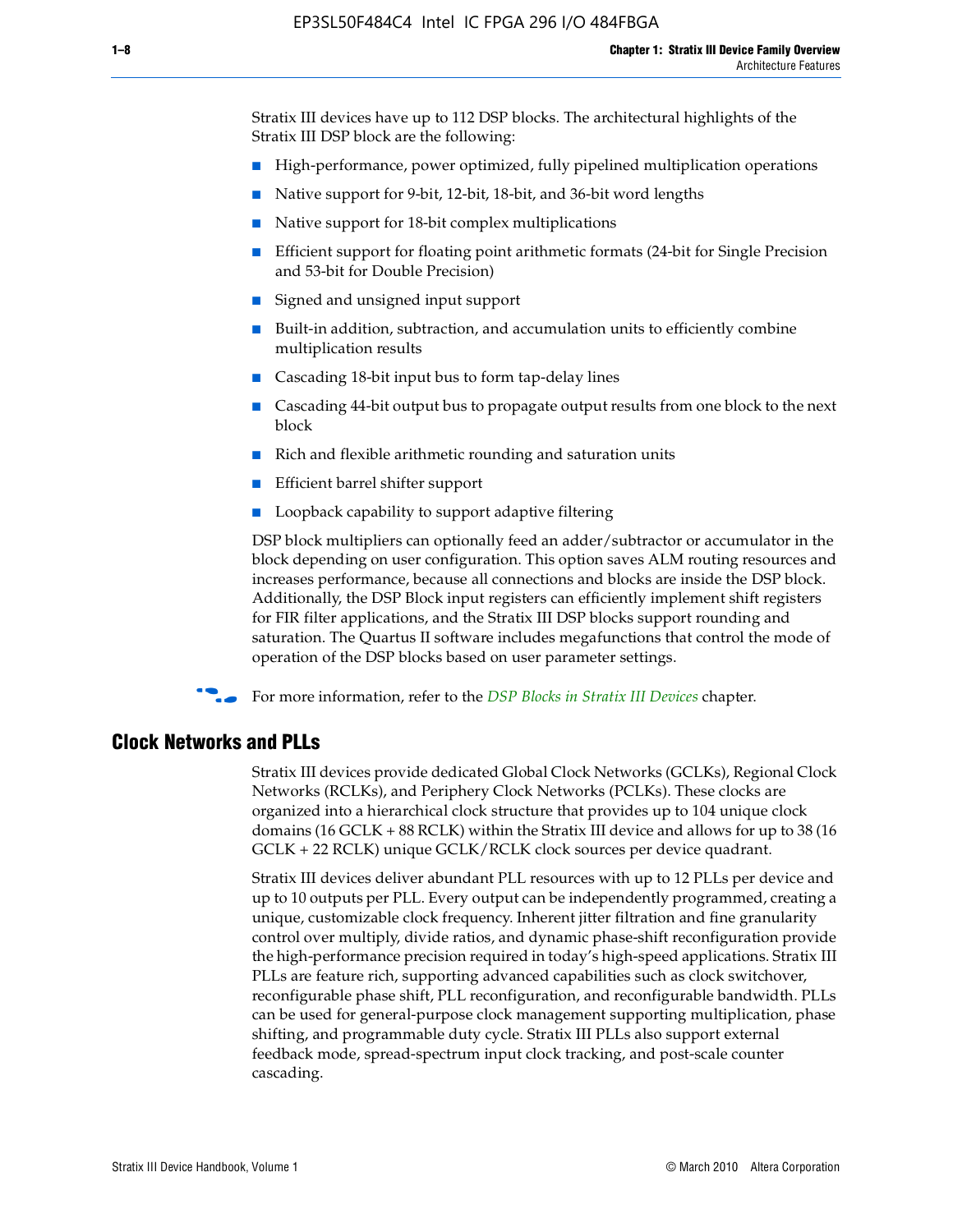f For more information, refer to the *[Clock Networks and PLLs in Stratix III Devices](http://www.altera.com/literature/hb/stx3/stx3_siii51006.pdf)* chapter.

### **I/O Banks and I/O Structure**

Stratix III devices contain up to 24 modular I/O banks, each of which contains 24, 32, 36, 40, or 48 I/Os. This modular bank structure improves pin efficiency and eases device migration. The I/O banks contain circuitry to support external memory interfaces at speeds up to 533 MHz and high-speed differential I/O interfaces meeting up to 1.6 Gbps performance. It also supports high-speed differential inputs and outputs running at speeds up to 800 MHz.

Stratix III devices support a wide range of industry I/O standards, including single-ended, voltage referenced single-ended, and differential I/O standards. The Stratix III I/O supports programmable bus hold, programmable pull-up resistor, programmable slew rate, programmable drive strength, programmable output delay control, and open-drain output. Stratix III devices also support on-chip series  $(R<sub>s</sub>)$  and on-chip parallel  $(R_T)$  termination with auto calibration for single-ended I/O standards and on-chip differential termination  $(R_D)$  for LVDS I/O standards on Left/Right I/O banks. Dynamic OCT is also supported on bi-directional I/O pins in all I/O banks.

**For more information, refer to the** *[Stratix III Device I/O Features](http://www.altera.com/literature/hb/stx3/stx3_siii51007.pdf)* **chapter.** 

## **External Memory Interfaces**

The Stratix III I/O structure has been completely redesigned to provide flexibility and enable high-performance support for existing and emerging external memory standards such as DDR, DDR2, DDR3, QDR II, QDR II+, and RLDRAM II at frequencies of up to 533 MHz.

Packed with features such as dynamic on-chip termination, trace mismatch compensation, read/write leveling, half-rate registers, and 4-to 36-bit programmable DQ group widths, Stratix III I/Os supply the built-in functionality required for rapid and robust implementation of external memory interfaces. Double data-rate support is found on all sides of the Stratix III device. Stratix III devices provide an efficient architecture to quickly and easily fit wide external memory interfaces exactly where you want them.

A self-calibrating soft IP core (ALTMEMPHY), optimized to take advantage of the Stratix III device I/O, along with the Quartus II timing analysis tool (TimeQuest), provide the total solution for the highest reliable frequency of operation across process voltage and temperature.

f For more information about external memory interfaces, refer to the *[External Memory](http://www.altera.com/literature/hb/stx3/stx3_siii51008.pdf)  [Interfaces in Stratix III Devices](http://www.altera.com/literature/hb/stx3/stx3_siii51008.pdf)* chapter.

#### **High-Speed Differential I/O Interfaces with DPA**

Stratix III devices contain dedicated circuitry for supporting differential standards at speeds up to 1.6 Gbps. The high-speed differential I/O circuitry supports the following high-speed I/O interconnect standards and applications: Utopia IV, SPI-4.2, SFI-4, 10 Gigabit Ethernet XSBI, Rapid I/O, and NPSI. Stratix III devices support 2×, 4×, 6×, 7×, 8×, and 10× SERDES modes for high-speed differential I/O interfaces and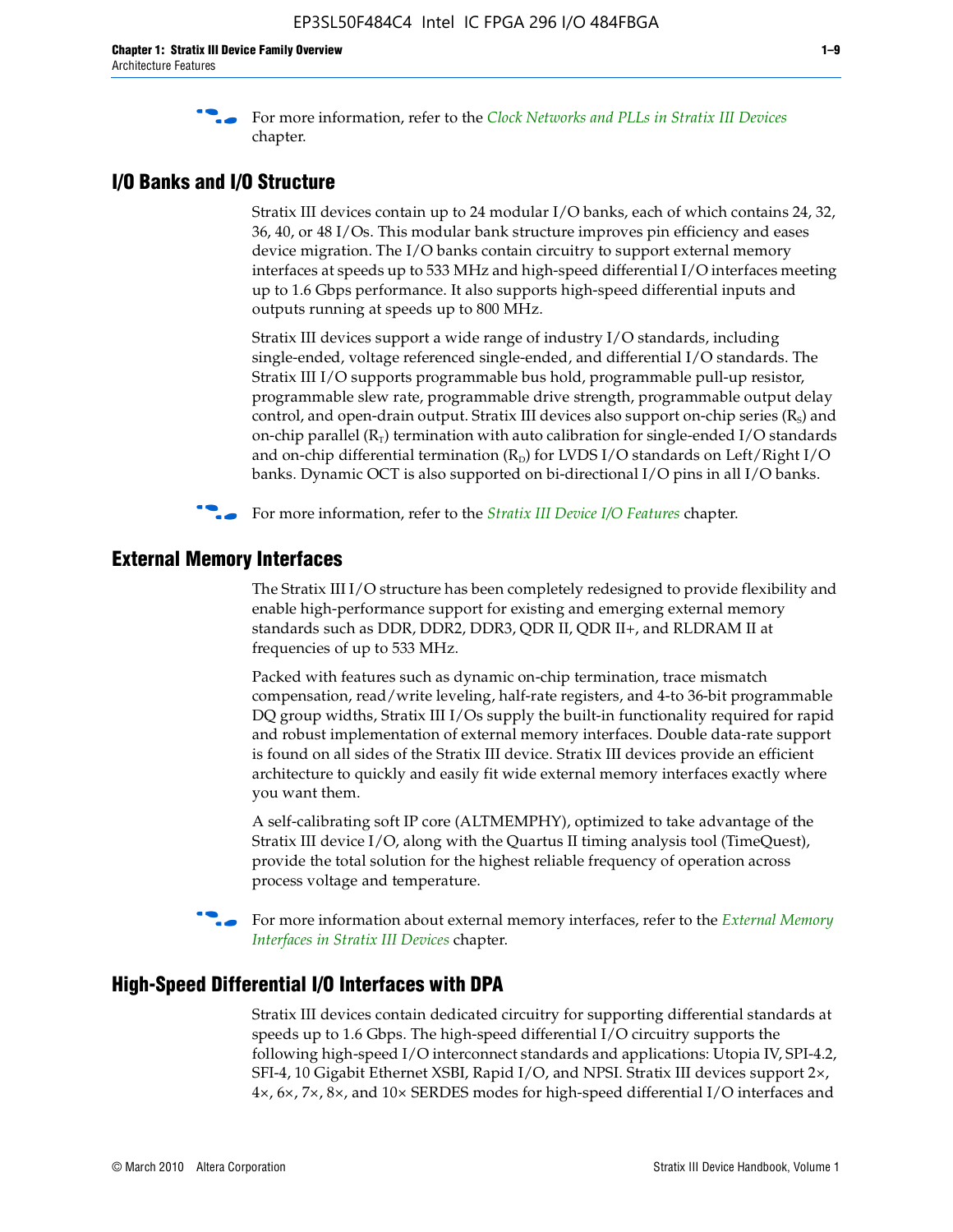4×, 6×, 7×, 8×, and 10× SERDES modes when using the dedicated DPA circuitry. DPA minimizes bit errors, simplifies PCB layout and timing management for high-speed data transfer, and eliminates channel-to-channel and channel-to-clock skew in high-speed data transmission systems. Soft CDR can also be implemented, enabling low-cost 1.6-Gbps clock embedded serial links.

Stratix III devices have the following dedicated circuitry for high-speed differential I/O support:

- Differential I/O buffer
- Transmitter serializer
- Receiver deserializer
- Data realignment
- Dynamic phase aligner (DPA)
- Soft CDR functionality
- Synchronizer (FIFO buffer)
- PLLs

**for more information, refer to the** *High Speed Differential I/O Interfaces with DPA in [Stratix III Devices](http://www.altera.com/literature/hb/stx3/stx3_siii51009.pdf)* chapter.

#### **Hot Socketing and Power-On Reset**

Stratix III devices are hot-socketing compliant. Hot socketing is also known as hot plug-in or hot swap, and power sequencing support without the use of any external devices. Robust on-chip hot-socketing and power-sequencing support ensures proper device operation independent of the power-up sequence. You can insert or remove a Stratix III board in a system during system operation without causing undesirable effects to the running system bus or the board that was inserted into the system.

The hot-socketing feature makes it easier to use Stratix III devices on PCBs that also contain a mixture of 3.3-V, 3.0-V, 2.5-V, 1.8-V, 1.5-V, and 1.2-V devices. With the Stratix III hot socketing feature, you do not need to ensure a specific power-up sequence for each device on the board.

For more information, refer to the *Hot Socketing and Power-On Reset in Stratix III [Device](http://www.altera.com/literature/hb/stx3/stx3_siii51010.pdf)s* chapter.

#### **Configuration**

Stratix III devices are configured using one of the following four configuration schemes:

- Fast passive parallel (FPP)
- Fast active serial (AS)
- Passive serial (PS)
- Joint Test Action Group (JTAG)

All configuration schemes use either an external controller (for example, a  $MAX<sup>®</sup>$  II device or microprocessor), a configuration device, or a download cable.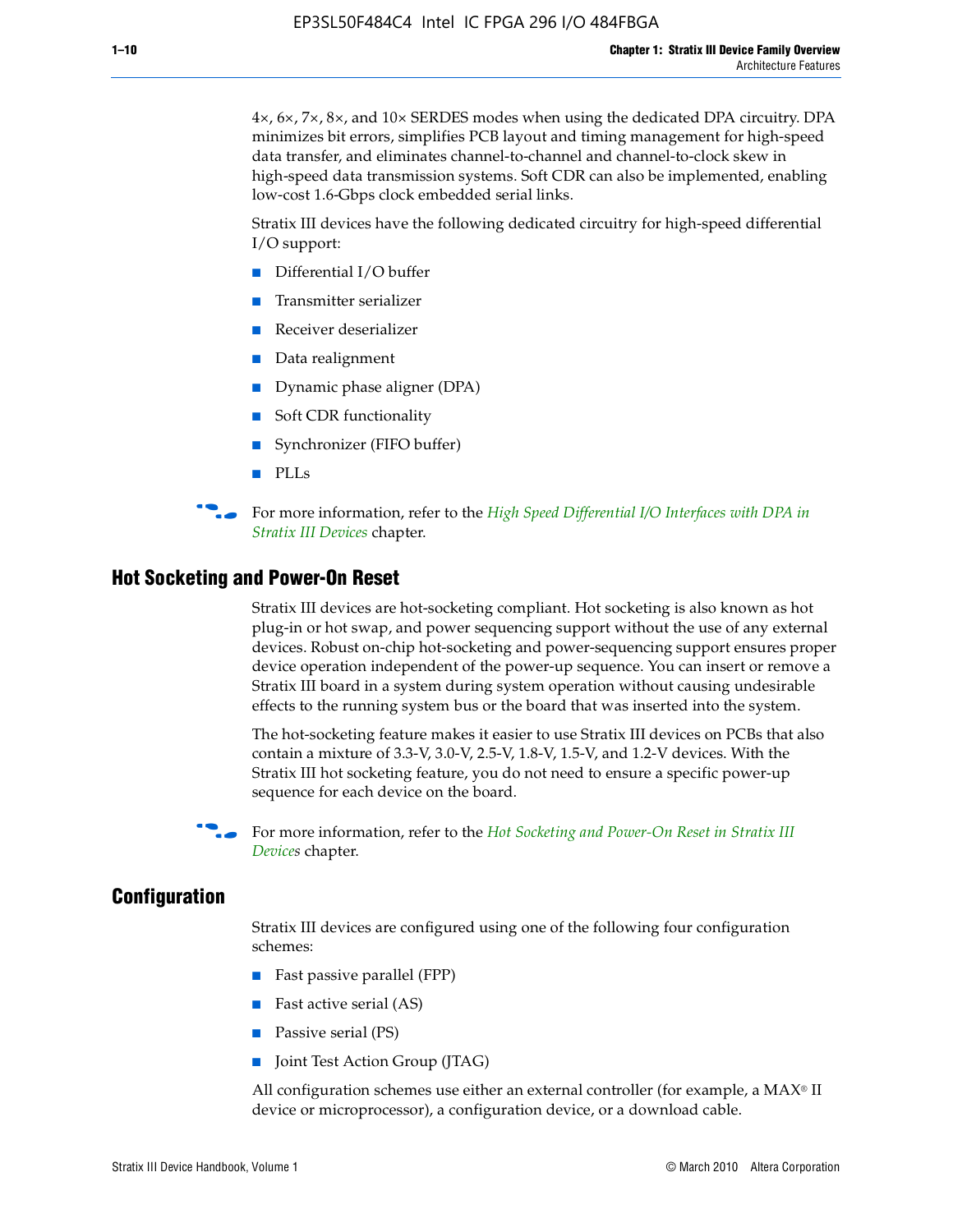Stratix III devices support configuration data decompression, which saves configuration memory space and time. This feature allows you to store compressed configuration data in configuration devices or other memory and transmit this compressed bitstream to Stratix III devices. During configuration, the Stratix III device decompresses the bitstream in real time and programs its SRAM cells.

Stratix III devices support decompression in the FPP when using a MAX II device/microprocessor plus flash, fast AS, and PS configuration schemes. The Stratix III decompression feature is not available in the FPP when using the enhanced configuration device and JTAG configuration schemes.

For more information, refer to the *[Configuring Stratix III Devices](http://www.altera.com/literature/hb/stx3/stx3_siii51011.pdf)* chapter.

## **Remote System Upgrades**

Stratix III devices feature remote system upgrade capability, allowing error-free deployment of system upgrades from a remote location securely and reliably. Soft logic (either the Nios embedded processor or user logic) implemented in a Stratix III device can download a new configuration image from a remote location, store it in configuration memory, and direct the dedicated remote system upgrade circuitry to initiate a reconfiguration cycle. The dedicated circuitry performs error detection during and after the configuration process, and can recover from an error condition by reverting back to a safe configuration image, and provides error status information. This dedicated remote system upgrade circuitry is unique to Stratix series FPGAs and helps to avoid system downtime.



**For more information, refer to the** *[Remote System Upgrades with Stratix III Devices](http://www.altera.com/literature/hb/stx3/stx3_siii51012.pdf)* chapter.

## **IEEE 1149.1 (JTAG) Boundary-Scan Testing**

Stratix III devices support the JTAG IEEE Std. 1149.1 specification. The Boundary-Scan Test (BST) architecture offers the capability to test pin connections without using physical test probes and capture functional data while a device is operating normally. Boundary-scan cells in the Stratix III device can force signals onto pins or capture data from pin or logic array signals. Forced test data is serially shifted into the boundary-scan cells. Captured data is serially shifted out and externally compared to expected results. In addition to BST, you can use the IEEE Std. 1149.1 controller for Stratix III device in-circuit reconfiguration (ICR).

For more information, refer to the *IEEE 1149.1 (JTAG) Boundary Scan Testing in [Stratix III Devices](http://www.altera.com/literature/hb/stx3/stx3_siii51013.pdf)* chapter.

## **Design Security**

Stratix III devices are high-density, high-performance FPGAs with support for 256-bit volatile and non-volatile security keys to protect designs against copying, reverse engineering, and tampering. Stratix III devices have the ability to decrypt a configuration bitstream using the Advanced Encryption Standard (AES) algorithm, an industry standard encryption algorithm that is FIPS-197 certified and requires a 256-bit security key.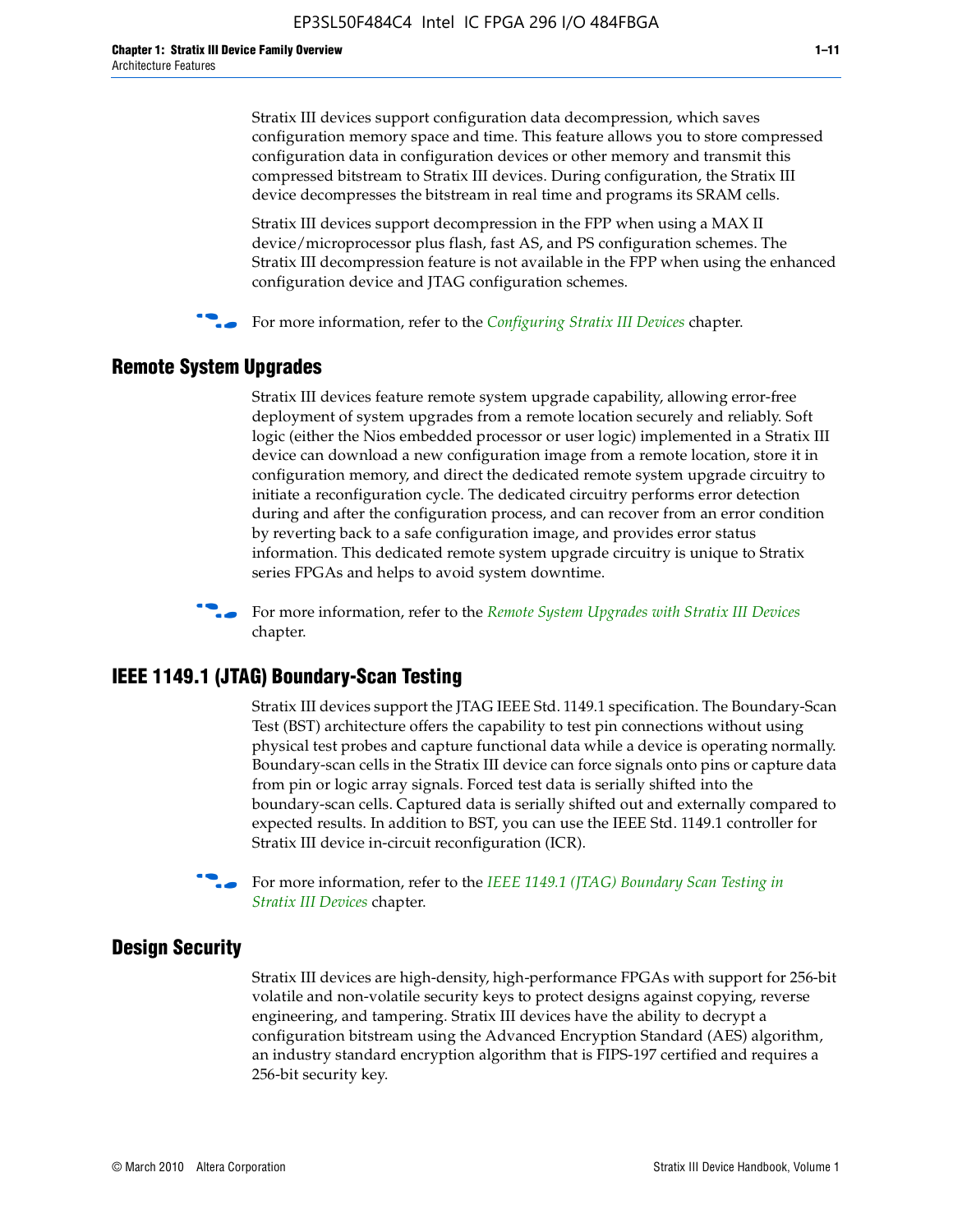The design security feature is available when configuring Stratix III FPGAs using the fast passive parallel (FPP) configuration mode with an external host (such as a MAX II device or microprocessor), or when using fast active serial (AS) or passive serial (PS) configuration schemes.

f For more information about the design security feature, refer to the *[Design Security in](http://www.altera.com/literature/hb/stx3/stx3_siii51014.pdf)  [Stratix III Devices](http://www.altera.com/literature/hb/stx3/stx3_siii51014.pdf)* chapter.

#### **SEU Mitigation**

Stratix III devices have built-in error detection circuitry to detect data corruption due to soft errors in the configuration random-access memory (CRAM) cells. This feature allows all CRAM contents to be read and verified continuously during user mode operation to match a configuration-computed CRC value. The enhanced CRC circuit and frame-based configuration architecture allows detection and location of multiple, single, and adjacent bit errors which, in conjunction with a soft circuit supplied as a reference design, allows don't-care soft errors in the CRAM to be ignored during device operation. This provides a steep decrease in the effective soft error rate, increasing system reliability.

On-chip memory block SEU mitigation is also offered using the ninth bit and a configurable megafunction in the Quartus II software for MLAB and M9K blocks while the M144K memory blocks have built-in error correction code (ECC) circuitry.

For more information about the dedicated error detection circuitry, refer to the *SEU [Mitigation in Stratix III Devices](http://www.altera.com/literature/hb/stx3/stx3_siii51015.pdf)* chapter.

#### **Programmable Power**

Stratix III delivers Programmable Power, the only FPGA with user programmable power options balancing today's power and performance requirements. Stratix III devices utilize the most advanced power-saving techniques, including a variety of process, circuit, and architecture optimizations and innovations. In addition, user controllable power reduction techniques provide an optimal balance of performance and power reduction specific for each design configured into the Stratix III FPGA. The Quartus II software (starting from version 6.1) automatically optimizes designs to meet the performance goals while simultaneously leveraging the programmable power-saving options available in the Stratix III FPGA without the need for any changes to the design flow.

For more information about Programmable Power in Stratix III devices, refer to the following documents:

- *[Programmable Power and Temperature Sensing Diode in Stratix III Devices](http://www.altera.com/literature/hb/stx3/stx3_siii51016.pdf)* chapter
- *[AN 437: Power Optimization in Stratix III FPGAs](http://www.altera.com/literature/an/AN437.pdf)*
- *[Stratix III Programmable Power White Paper](http://www.altera.com/literature/wp/wp-01006.pdf)*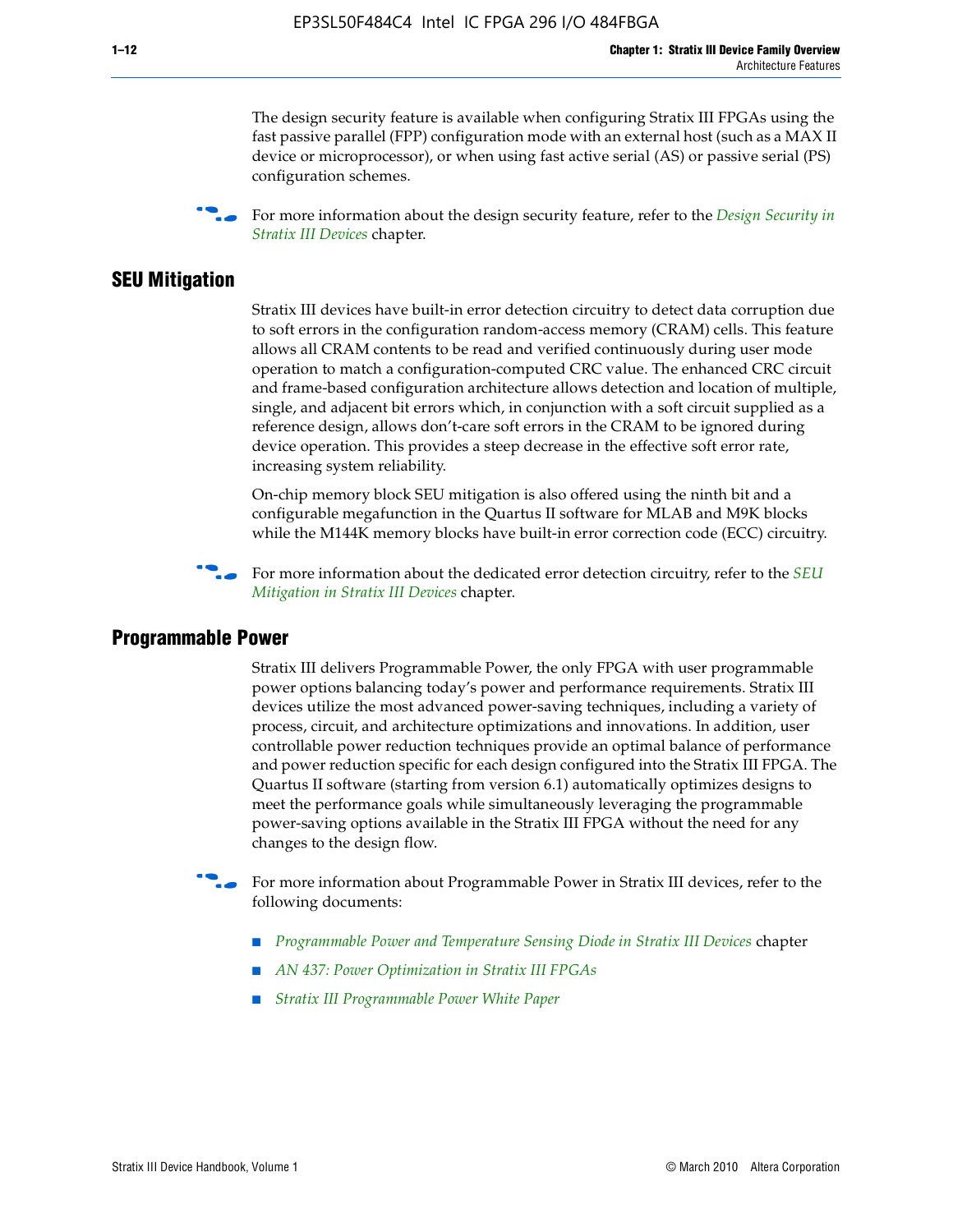# **Signal Integrity**

Stratix III devices simplify the challenge of signal integrity through a number of chip, package, and board level enhancements to enable efficient high-speed data transfer into and out of the device. These enhancements include:

- 8:1:1 user I/O/Gnd/V<sub>cc</sub> ratio to reduce the loop inductance in the package
- Dedicated power supply for each I/O bank, limit of I/Os is 24 to 48 I/Os per bank, to help limit simultaneous switching noise
- Programmable slew-rate support with up to four settings to match desired I/O standard, control noise, and overshoot
- Programmable output-current drive strength support with up to six settings to match desired I/O standard performance
- Programmable output-delay support to control rise/fall times and adjust duty cycle, compensate for skew, and reduce simultaneous switching outputs (SSO) noise
- Dynamic OCT with auto calibration support for series and parallel OCT and differential OCT support for LVDS I/O standard on the left/right banks
- For mor[e](http://www.altera.com/literature/hb/qts/quartusii_handbook.pdf) information about SI support in the Quartus II software, refer to the *[Quartus II Handbook](http://www.altera.com/literature/hb/qts/quartusii_handbook.pdf)*.

For more information about how to use the various configuration, PLL, external memory interfaces, I/O, high-speed differential I/O, power, and JTAG pins, refer to the *[Stratix III Device Family Pin Connection Guidelines](http://www.altera.com/literature/dp/stx3/PCG-01004.pdf)*.

# **Reference and Ordering Information**

The following section describes Stratix III device software support and ordering information.

## **Software Support**

Stratix III devices are supported by the Altera Quartus II design software, version 6.1 and later, which provides a comprehensive environment for system-on-a-programmable-chip (SOPC) design. The Quartus II software includes HDL and schematic design entry, compilation and logic synthesis, full simulation and advanced timing analysis, SignalTap® II logic analyzer, and device configuration.

**For more information about the [Quartus II](http://www.altera.com/literature/hb/qts/quartusii_handbook.pdf) software features, refer to the** *Quartus II* **<b>Fig. 7** *[Handbook](http://www.altera.com/literature/hb/qts/quartusii_handbook.pdf)*.

The Quartus II software supports a variety of operating systems. The specific operating system for the Quartus II software can be obtained from the Quartus II **Readme.txt** file or the *[Operating System Support](http://www.altera.com/support/software/os_support/oss-index.html)* section of the Altera website. It also supports seamless integration with industry-leading EDA tools through the NativeLink® interface.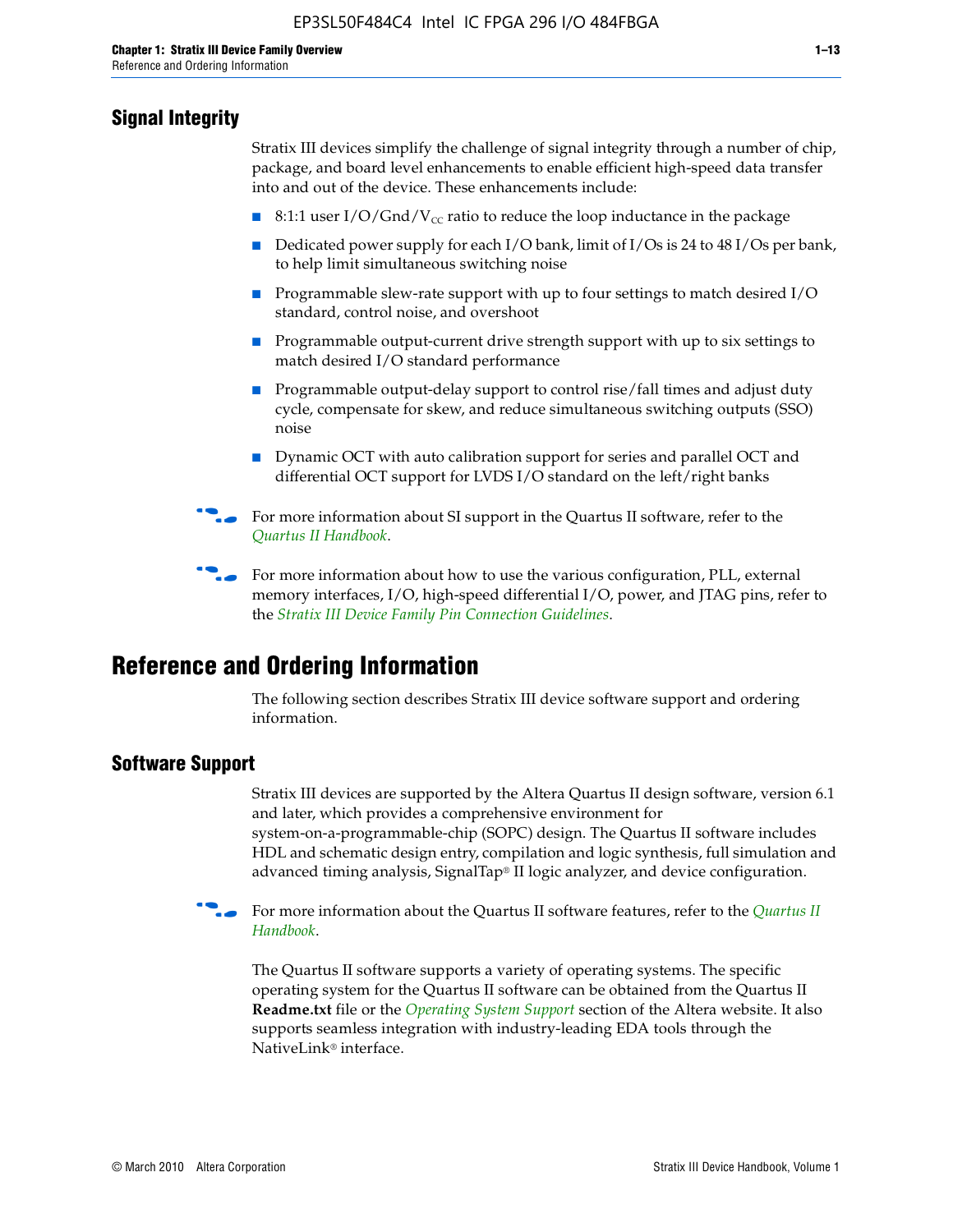# **Ordering Information**

Figure 1–1 shows the ordering codes for Stratix III devices.

For more information about a specific package, refer to the *Stratix III Device Package [Information](http://www.altera.com/literature/hb/stx3/stx3_siii51017.pdf)* chapter.





# **[C](http://www.altera.com/literature/hb/stx3/stx3_siii51012.pdf)hapter Revision History**

Table 1–6 lists the revision history for this chapter.

| <b>Table 1–6.</b> Chapter Revision History (Part 1 of 2) |  |  |  |  |  |
|----------------------------------------------------------|--|--|--|--|--|
|----------------------------------------------------------|--|--|--|--|--|

| <b>Date</b>       | <b>Version</b> | <b>Changes Made</b>                                          |
|-------------------|----------------|--------------------------------------------------------------|
|                   |                | Updated for the Quartus II software version 9.1 SP2 release: |
| <b>March 2010</b> | 1.8            | <b>u</b> Updated Table $1-2$ .                               |
|                   |                | ■ Updated "I/O Banks and I/O Structure" section.             |
| May 2009          | 1.7            | Updated "Software" and "Signal Integrity" sections.          |
|                   |                | ■ Updated "Features" section.                                |
| February 2009     | 1.6            | <b>u</b> Updated Table $1-1$ .                               |
|                   |                | Removed "Referenced Documents" section.                      |
|                   |                | ■ Updated "Features" section.                                |
| October 2008      | 1.5            | ■ Updated Table $1-1$ and Table $1-5$ .                      |
|                   |                | Updated New Document Format.                                 |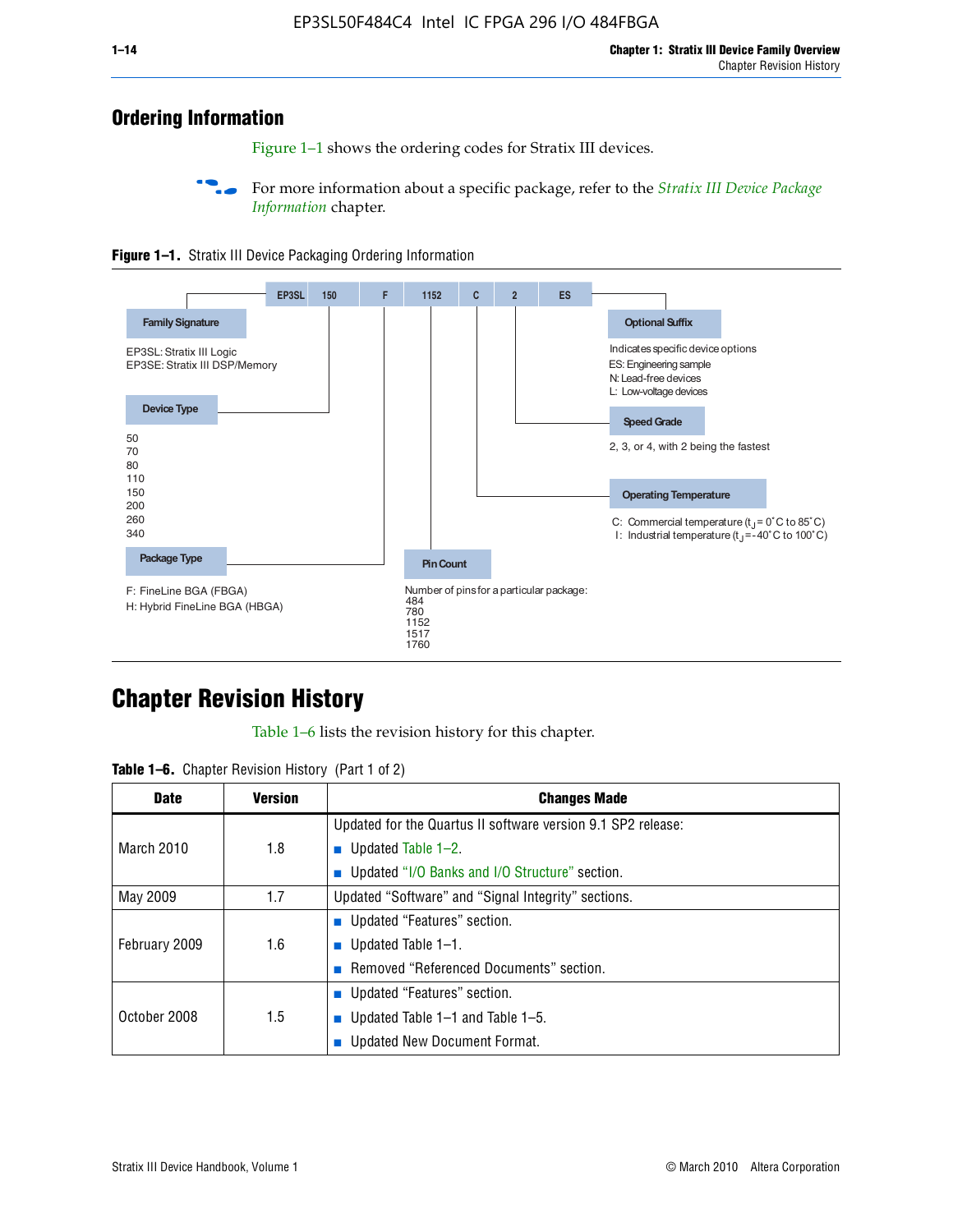| <b>Date</b>   | <b>Version</b> | <b>Changes Made</b>                                                                             |
|---------------|----------------|-------------------------------------------------------------------------------------------------|
|               |                | <b>Updated "Introduction".</b>                                                                  |
|               |                | $\blacksquare$ Updated Table 1-1.                                                               |
|               | 1.4            | <b>u</b> Updated Table $1-2$ .                                                                  |
| May 2008      |                | Added Table 1-5.<br><b>COL</b>                                                                  |
|               |                | ■ Updated "Reference and Ordering Information".                                                 |
|               |                | Updated package type information in Figure 1-1.                                                 |
| November 2007 | 1.3            | $\blacksquare$ Updated Table 1-1.                                                               |
|               |                | ■ Updated Table $1-2$ .                                                                         |
|               |                | $\blacksquare$ Minor typo fixes.                                                                |
| October 2007  | 1.2            | Added Table 1-4.<br><b>COL</b>                                                                  |
|               |                | Added section "Referenced Documents".                                                           |
|               |                | Added live links for references.                                                                |
| May 2007      | 1.1            | Minor formatting changes, fixed PLL numbers and ALM, LE and MLAB bit counts in<br>Table $1-1$ . |
| November 2006 | 1.0            | Initial Release.                                                                                |